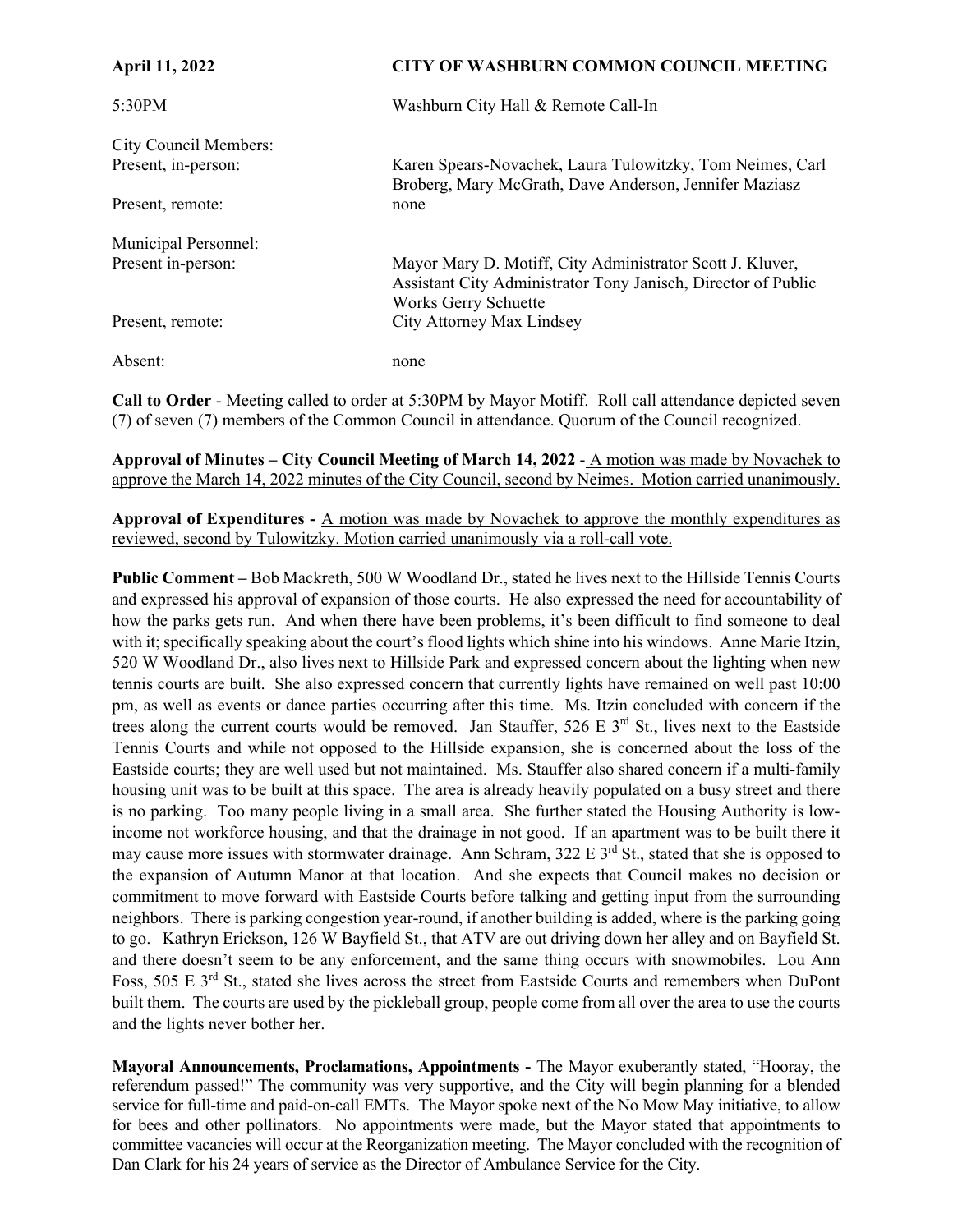**Presentation of 2021 Library Report – Darrell Pendergrass, Presenter -** Library Director Pendergrass shared the 2021 Annual Report with Council. Pendergrass explained how the number of checkouts along with the costs determined for each checkout, help determine the funding that will be received that following year. He is expecting more visitors in the next year, including the after-school crowd, as life settles back to pre-pandemic normality. Pendergrass continued that the tuck point project was completed in the past year and that bids came in lower than expected; so, the extra funding available will be used to replace the elevator. He included that roof repairs were made, and the interior ceiling work will still need to be done. Pendergrass concluded with his appreciation of City staff for helping with library's needs.

**Discussion & Action on Library Board Request to "No Bid" for Library Lift Replacement – Tulowitzky** moved to approve the Library Board's request for a No Bid for the Library Lift Replacement with a limit of \$45,000, seconded by Novachek. Motion carried unanimously.

**Discussion & Action on Acceptance of Bid and Approval of Contract for Washburn Iron Works Sewer Relocation Project –** The Mayor stated that since the last discussion, the cost for the water line to extend to the ballfields has increased. Park designated funds could be used fund this project, however there are already several projects identified for this funding. The Mayor added that ARPA funding could also be used for this project. Discussion occurred. McGrath moved to approve the bid and contract with Ritola, INC. for the Washburn Iron Works Sewer Relocation Project and to use the ARPA funding for the project, second by Maziasz. Motion carried unanimously.

**Discussion & Action on Amendment to Agreement with Ayres Associates for Engineering Services Related to the Washburn Iron Works Sewer Relocation Project – Broberg moved to amend the agreement** with Ayers Associates for engineering services for the Washburn Iron Works Sewer Relocation Project, second by Novachek. Motion carried unanimously.

**Discussion & Action on Acceptance of Bid for Road Gravel – Broberg moved to accept the bid for road** gravel from South Shore Sand & Gravel, seconded by Tulowitzky. Discussion occurring regarding type of gravel and alley conditions. Motion carried unanimously.

**Reconsideration of Terrace Type Selection for Bayfield Street Project –** Neimes moved to reconsider the Terrace Type approved last month, seconded by Novachek. Motion carried unanimously. The Mayor stated that since discussion occurred last month, new information was learned about the maintenance of colored and stamped concrete terraces. Neimes moved to have a plain concrete terrace with no stamping or color, second by Broberg. Maziasz asked if this was the only option for the terrace. Kluver answered that it was the only realistic option from a maintenance perspective. Anderson stated that terraces are going to need replacement anyway, regardless of if they were colored or stamped. Mike Stoffel, Ayres Associates, explained how the stamping and coloring of the concreate makes it inferior and adds to the maintenance, and that other communities are moving to fired brick terraces, but this could more than double the costs. Discussion continued, including other ways to beautify the downtown area. Anderson would like further discussion at the next council meeting regarding downtown beautification. Motion carried unanimously.

Discussion & Action on Ordinance 2022-03 to Establish Regulations of Outdoor Kitchens – McGrath moved to approve Ordinance 2022-03 to establish Outdoor Kitchen Regulations, seconded by Anderson. Motion carried unanimously. The Mayor asked for a moment of silence; the family that brought about this ordinance recently lost a child.

**Discussion & Action on Approval of Certified Survey Map for the Creation of New Lots Within Existing Tax IDs 36422 and 32477 for Lot to be Sold to James Ledin –** McGrath moved to approve the Certified Map and New Lots to be sold to James Ledin, seconded by Novachek. Motion carried unanimously.

**Discussion & Action on Resolution #22-003 to Apply for Funding to Expand Hillside Tennis Court/Close Eastside Tennis Court –** The Mayor stated that Eastside Tennis Courts are in disrepair, drainage is an issue, and the courts are out of specs with the US Tennis Association. She further stated that this is a